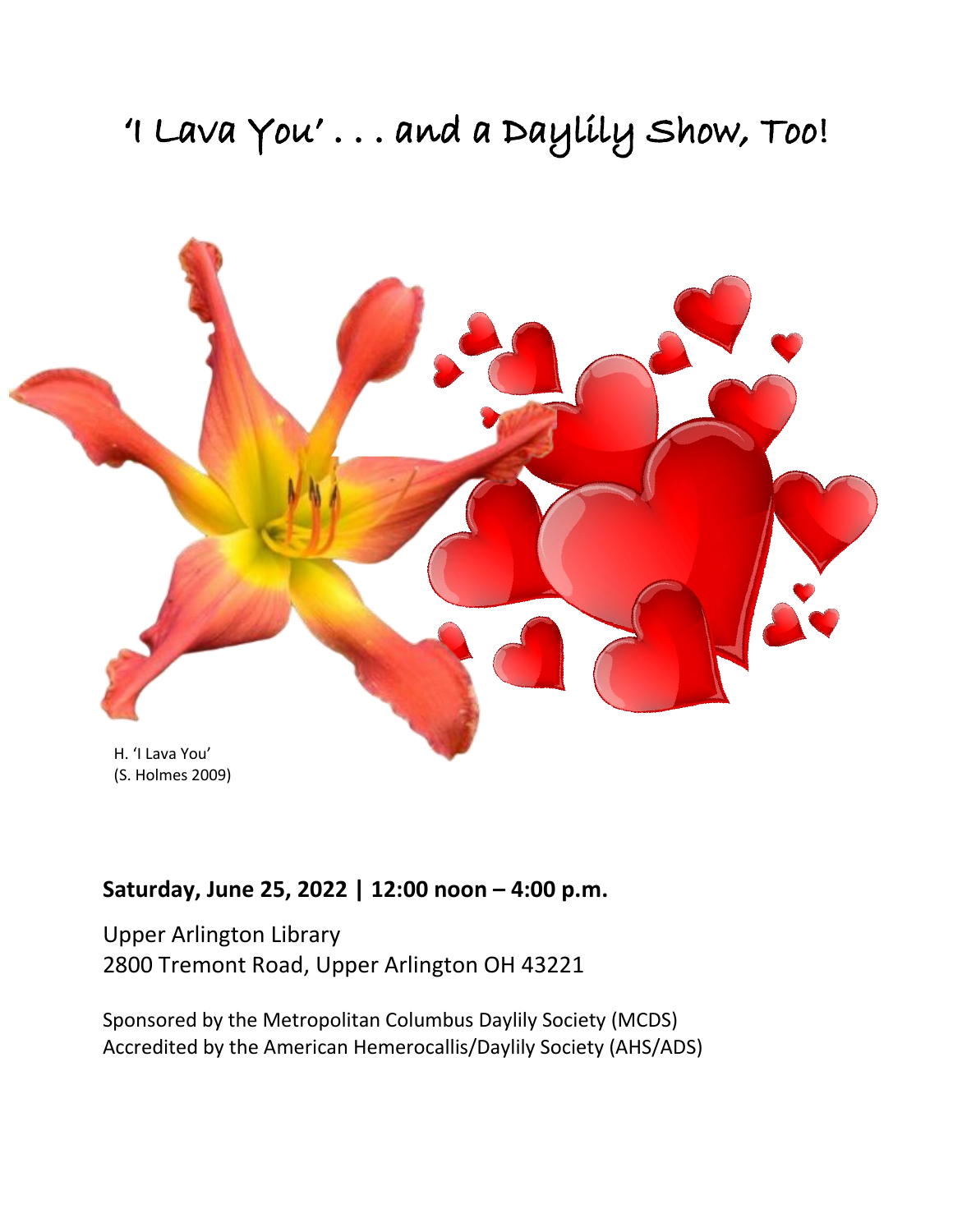## **SHOW COMMITTEES**

## **MCDS OFFICERS**

Contact the Show Chair at 614 486-7962 [1964marble@gmail.com](mailto:1964marble@gmail.com)

Visit the MCDS website www.columbusdaylililes.org

The Metropolitan Columbus Daylily Society appreciates the cooperation and hospitality of the Upper Arlington Library in presenting this daylily show.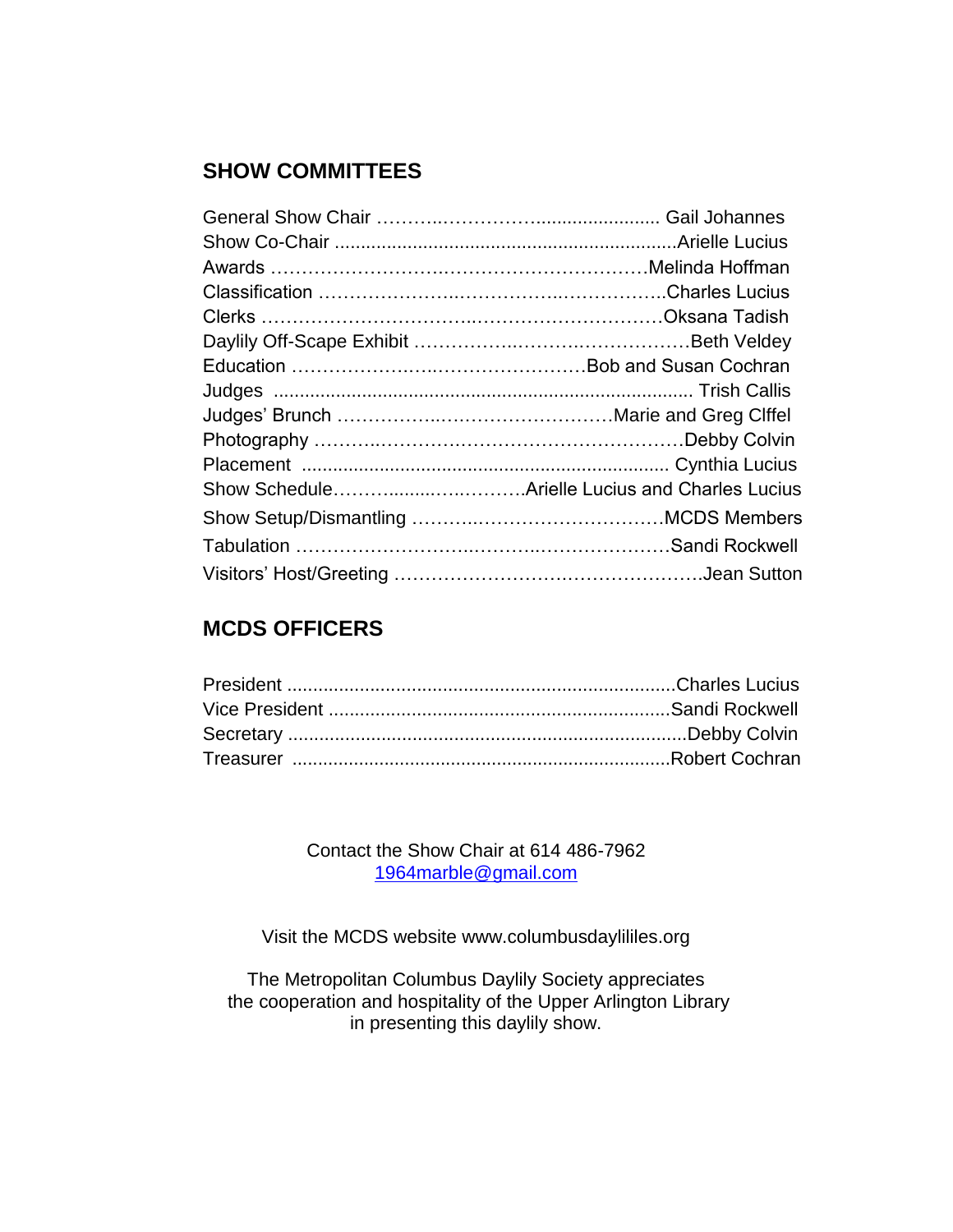## **GENERAL SHOW RULES**

- 1. Exhibition is open to all daylily growers. Horticultural entries must have been grown, groomed and entered by the exhibitor(s). Entries may not be entered by anyone not at the same physical address as the owner/grower of the daylily. (Exhibitors may not ask anyone to enter their flowers for them).
- 2. Only AHS/ADS members are eligible to win AHS/ADS rosettes and other society sponsored awards. However, they may be new members who join at the show.
- 3. All entries will be received (checked by Classification Committee) between the hours of 08:00 a.m. and 10:00 a.m. Late entries arriving after 10:00 a.m. (acknowledged by Classification Committee) may be entered **FOR DISPLAY ONLY and will not be judged. Entries will not be placed in the display area** after 10:00 AM. No entry may be removed before 4:00 PM. Exhibits not removed by 4:30 will be discarded. Ribbons and awards, if not claimed at this time, will be made available at a later date upon request.
- *4.* Uniform containers and official AHS/ADS entry tags will be furnished by MCDS*.*
- **5. Only members of the Placement Committee are permitted to place entries in the display area.**
- 6. Judging will begin promptly at 10:00 a.m. Only Judges, Clerks, General Show Chair, Judges' Chair, Classification Chair, and the Photographer will be allowed in the exhibition area during judging.
- 7. Show officials and MCDS will exercise all precautions for protecting exhibits but neither they, nor the Upper Arlington Library will be responsible for any loss or damage that may occur.

## **HORTICULTURE RULES**

- 1. All horticulture exhibits eligible for AHS rosettes and medals must be entered on-scape.
- 2. Registered cultivars are to be entered on scapes whose overall height does not exceed 36 inches.
- 3. All seedlings (including pre-registered cultivars) shall be severed as near the base as possible regardless of height. If the height of the seedling makes transport difficult, if not impossible, the exhibitor may trim the excess scape height, preserving the cut portion of the scape. The cut portion of the scape must then be placed alongside the base of the container holding the entry.
- 4. A seedling having won a AHS/ADS rosette in any other show is not eligible.
- 5. Entry tags for seedlings must be marked with the word **SEEDLING** in the space for cultivar name. Names, numbers or any other identifying marks are not permitted on the visible portion of the folded tag.
- *6.* Eligibility for exhibitors in the Youth Section shall continue through the end of the calendar year following the youth's eighteenth birthday. All youth entries will be confined to the Youth Section (Section 8). However, youth seedling entries will be allowed in the Seedling Section, if appropriate.
- 7. Cultivars listed on the official spider list must be exhibited in Section 6 unless they are: (1) part of a local collection, (2) a Youth Section exhibit, or (3) registered as a multiform cultivar. (Refer to *Multiform Classification Code* in this schedule.)
- 8. Cultivars whose names are **not** listed in the AHS/ADS checklists or supplements may **not** be exhibited in any Division, Section, Class or Group where registered cultivars are specified. They must be entered in the seedling section (Section 9). They may also be entered in the Ophelia Taylor Horticultural award (Section 11) in Class 2. They may also be entered in the Achievement Medal (Section 10), however, this option is only available to the hybridizer of the entry. The entry tag must be marked with the word **SEEDLING** in the space for cultivar name. Names, numbers or any other identifying marks are not permitted on the visible portion of the folded tag.
- 9. Unusual form cultivars, registered as such, must be entered in Section 7 and **only** those listed on the official Unusual Form cultivars list may be entered in Section 7 unless they are: (1) part of a local collection, (2) a Youth Section exhibit, or (3) registered as a multiform cultivar. (Refer to *Multiform Classification Code* in this schedule.).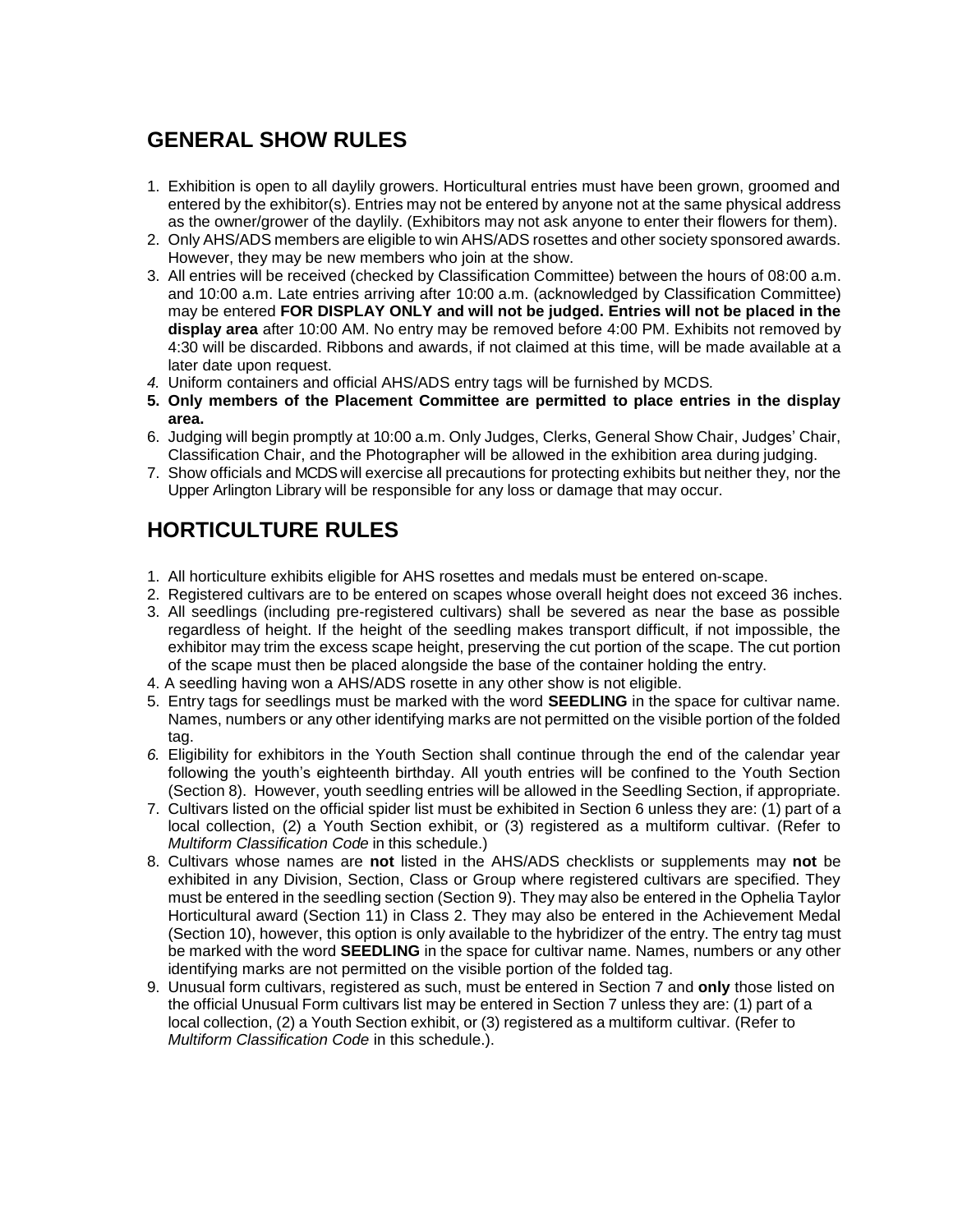- 10. Double form cultivars, registered as such, must be entered in Section 5 and only those listed on the official Double Form Cultivars list may be entered in Section 5 unless they are: (1) part of a local collection, (2) a Youth Section exhibit, or (3) registered as a multiform cultivar. (Refer to *Multiform Classification Code* in this schedule.)
- 11. Only one entry per named class (specific daylily cultivar) is allowed per household.

## **JUDGING STANDARDS FOR ACCREDITED SHOWS**

- 1. All judging will employ AHS/ADS standards.
- 2. All Horticulture Sections will be judged by AHS/ADS Exhibition judges.
- 3. Each panel of judges shall be the final authority for each Section and group in which it judges.
- 4. Only the Classification Chair has the authority to disqualify any entry that is damaged or does not conform to the schedule.
- 5. The appropriate AHS/ADS scale of points will be used for: (1) Registered cultivars on-scape, and (2) Seedlings on-scape.
- 6. The AHS/ADS standard system of awards will be used.
- 7. All scapes receiving the AHS/ADS rosettes or purple ribbons must score 95 or above by the AHS/ADS scale of points.
- 8. Registered cultivars will be classified as registered, by size, and by form; they will be grouped alphabetically within each Section. No distinction is to be made between the classification of diploids and tetraploids.
- 9. Each registered cultivar shall constitute a name class. A single entry may be given an award if the judges consider it a superior exhibit. An exhibitor may have only one entry per name class.
- 10. Each seedling or pre-registered cultivar (a pre-registered cultivar is considered a seedling) shall constitute a class to be judged on individual merit. Each entry may be given an award if considered a superior exhibit.
- 11. If Division I, AHS/ADS Rosette eligible Sections 1-9, are subdivided or judged by more than one panel of judges, the purple awards must be point scored to determine a single winner since there is only one AHS/ADS rosette for each of these Sections.

## **Multiform Classification Code for Shows**

To assist Classification chairs in determining where to place polymerous and multiform flowers, use the Multiform Classification Code shown indicated below:

| <b>Registered as:</b>                                                             | <b>Place in Show Section:</b>             |
|-----------------------------------------------------------------------------------|-------------------------------------------|
|                                                                                   | Double, Polymerous, and Multiform Flowers |
|                                                                                   |                                           |
| Double/Polymerous Flowers Double, Polymerous, and Multiform Flowers               |                                           |
| Double/Spider/Unusual Form Flowers  Double, Polymerous, and Multiform Flowers     |                                           |
| Double/Spider/Polymerous Flowers  Double, Polymerous, and Multiform Flowers       |                                           |
| Double/Unusual Form/Polymerous Flowers  Double, Polymerous, and Multiform Flowers |                                           |
| Spider/Unusual Form Flowers  Spider Flowers                                       |                                           |
| Spider/Unusual Form/Polymerous Flowers  Double, Polymerous, and Multiform Flowers |                                           |
| Spider/Polymerous Flowers Double, Polymerous, and Multiform Flowers               |                                           |
| Unusual Form/Polymerous Flowers  Double, Polymerous, and Multiform Flowers        |                                           |
|                                                                                   |                                           |

It is recommended that the Classification Committee use the AHS/ADS Online Registration Database to classify each registered cultivar by typing the cultivar name into the "Advanced Search" screen of the database. The appropriate Horticulture Division I and II show Sections will be shown automatically. A complete list of multiform-registered cultivars will be made available to each show and classification chair.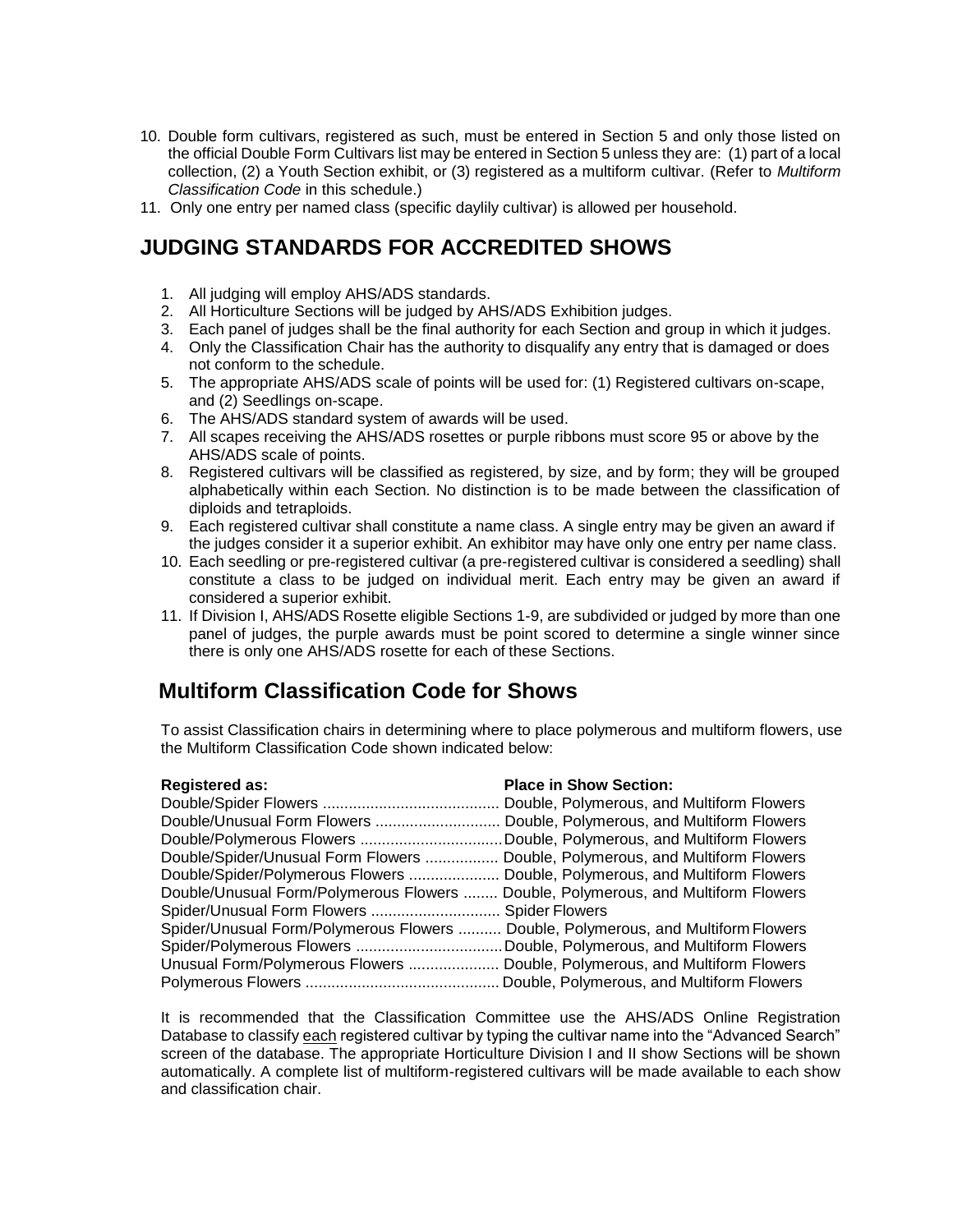#### **DIVISION I: HORTICULTURE ON-SCAPE**

- Section 1: Registered Extra Large Flowers 7" or more in diameter Groups A-Z (alphabetically by cultivar name)
- Section 2: Registered Large Flowers 4 1/2" or more but under 7" Groups A-Z (alphabetically by cultivar name)
- Section 3: Registered Small Flowers 3" or more but under 4 1/2" Groups A-Z (alphabetically by cultivar name)
- Section 4: Registered Miniature Flowers less than 3" Groups A-Z (alphabetically by cultivar name)
- Section 5: Registered Double, Polymerous, and Multiform Flowers May be subdivided according to size or may be subdivided according to *Multiform Classification Code for Shows.*  Groups A-Z (alphabetically by cultivar name)
- Section 6: Registered Spider Flowers Spider ratio 4.0:1 or greater May be subdivided according to size or may be subdivided according to *Multiform Classification Code for Shows.*  Groups A-Z (alphabetically by cultivar name)
- Section 7: Registered Unusual Form Flowers Groups A-Z (alphabetically by cultivar name)
- Section 8: Youth Registered cultivars any size, form, or pattern. Groups A-Z (alphabetically by cultivar name)
- Section 9: Seedlings *(Any size, form or pattern)*
- Section 10: The American Hemerocallis (Daylily) Society Achievement Medal Three scapes of a single seedling or pre-registered cultivar severed as near the base as possible. *(An exhibitor may have multiple entries in this section.)*
- Section 11: The Ophelia Taylor Horticultural Award *(Optional)*  Class 1: Five scapes – different registered cultivars Class 2: Five scapes – different seedlings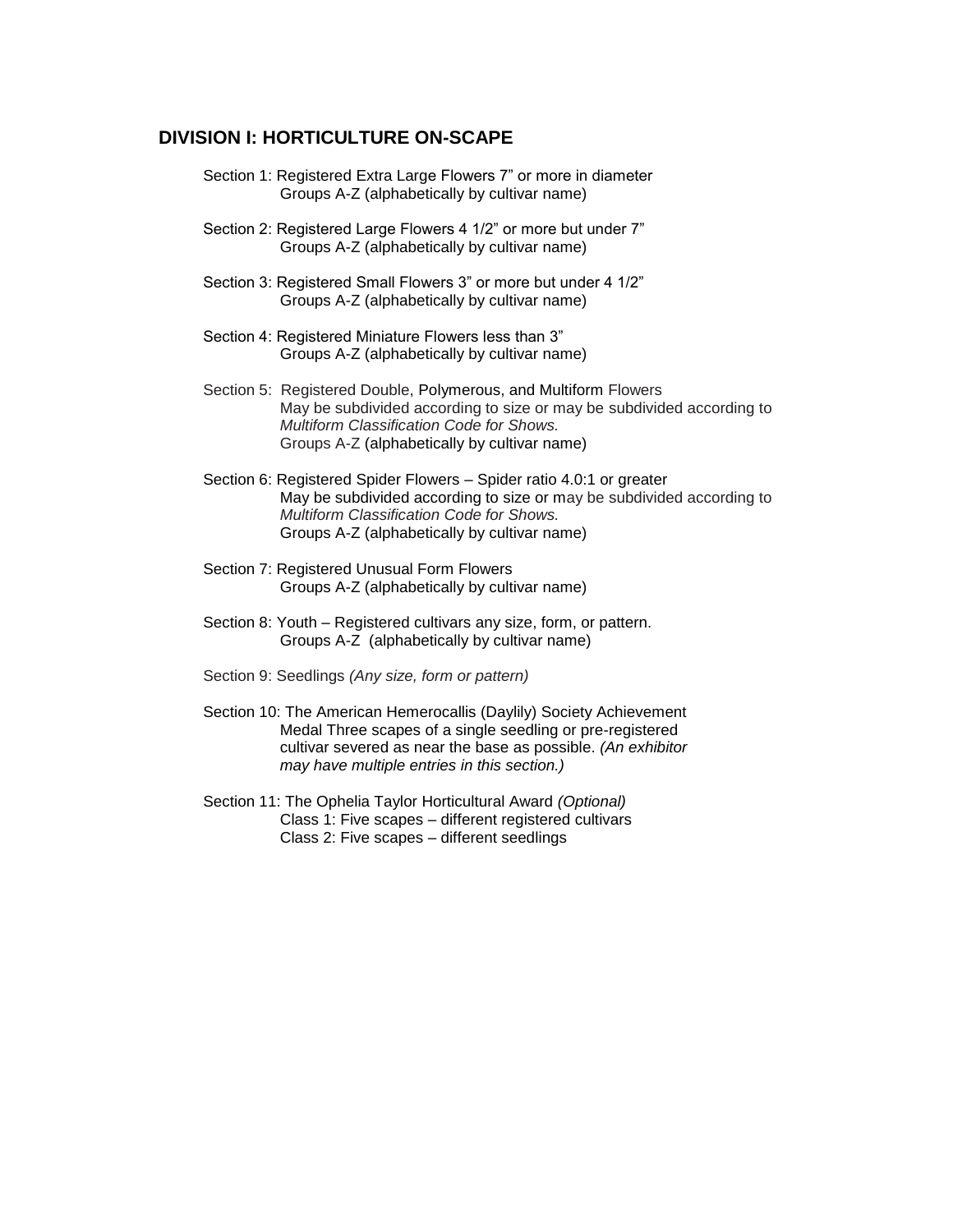#### **DIVISION II: HORTICULTURE OFF-SCAPE**

- Individual flowers severed from the scapes will be exhibited
- Only registered cultivars including polymerous, multiform, and unusual forms will be displayed
- Entries are for display only and will not be judges. Not eligible for AHS/ADS rosettes and medals
- A Peoples' Choice ballot will be available for visitors to choose favorites. Exhibitors of the top three favorites will be given prizes (MCDS gift certificates)

#### **DIVISION III: EDUCATIONAL**

A display of materials available through membership in AHS/ADS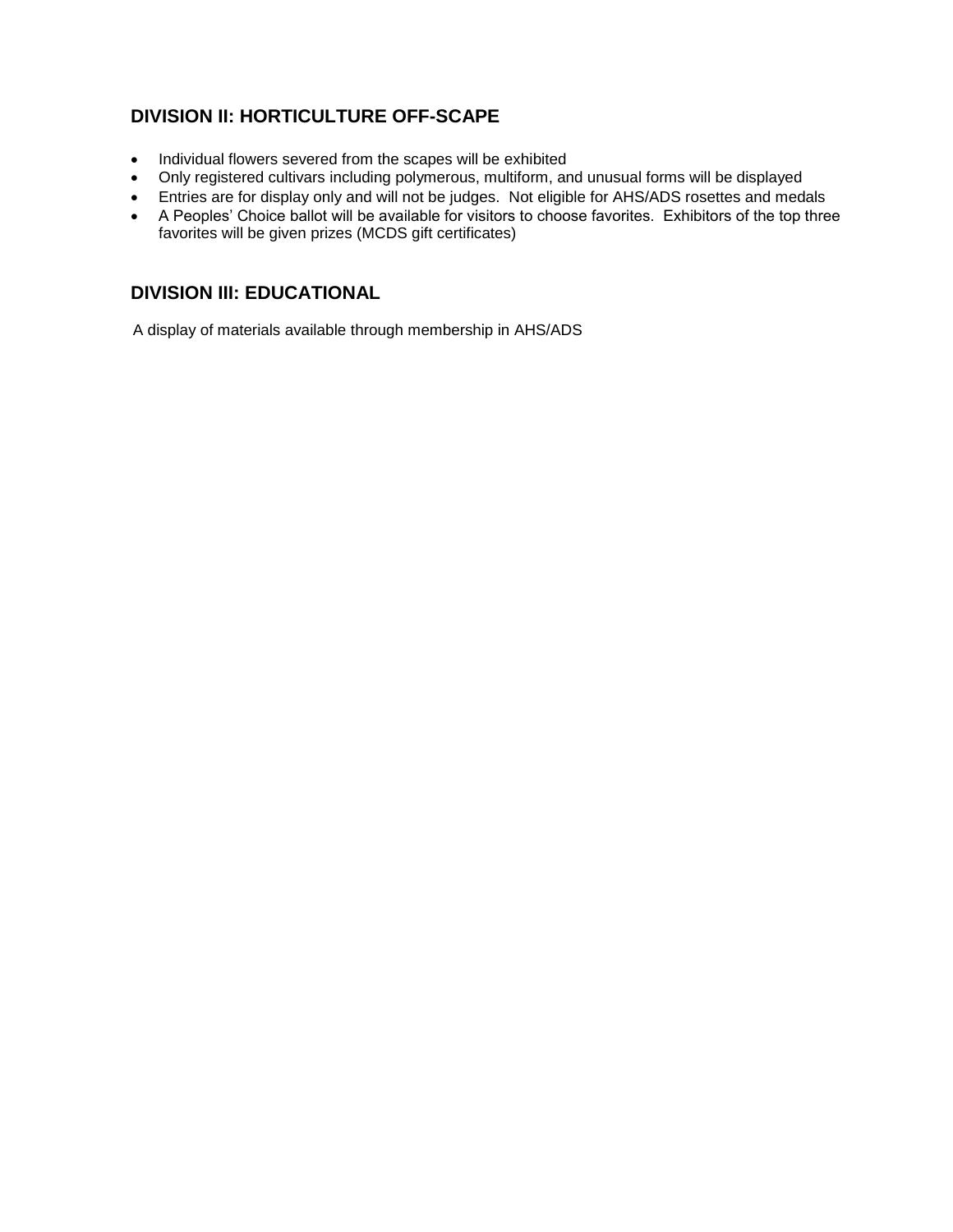## **AHS/ADS STANDARD SYSTEM OF AWARDS**

Judging of each cultivar in each class shall be done by the American Hemerocallis (Daylily) Society system of awards:

One First (Blue) which must score 90 or above. One Second (Red) which must score 85 or above. One Third (Yellow) which must score 80 or above.

For registered cultivars, only one blue, red and yellow may be awarded in a given name class. For seedlings, each exhibit in the section is judged on its own merit and is thus an award-eligible class.

## **MAJOR AWARDS**

**The AHS/ADS Purple Award** is awarded to each blue ribbon winner scoring 95 or more within Sections 1-9 of Division I.

**The AHS/ADS Section Rosette** is awarded to the most outstanding purple ribbon winning entry in Sections 1-9 of Division I.

**The AHS/ADS Best-in-Show** Rosette and a prize from MCDS are awarded to the best of the AHS/ADS Rosette winners in Sections 1-9 of Division I *(Queen of Show).*

**The AHS/ADS Sweepstakes Rosette** is awarded to the exhibitor winning the most blue ribbons in Division I, Sections 1-9. In the event of a tie, purple ribbons will be counted. If a tie should still exist, red, then yellow ribbons will be counted.

## **SPECIAL HORTICULTURE DIVISION AWARDS**

**The AHS/ADS Achievement Medal** is awarded to the originator of each entry of 3 scapes from a single seedling in Division I, Section 10 scoring an average of 90 points or more, and which in the opinion of the judges shows adequate merit and *distinctiveness* as compared with existing cultivars. Entries must be entered by number as assigned by the Classification Committee. Each of the judges on the panel assigned to judge the entries will point score each scape individually. The score sheets will be returned to the General Show Chair and Tabulation Committee Chair who will tabulate the scores. Scores will NOT be official until they have been verified by the Exhibitions Chair or the Exhibitions Committee.

The **Ophelia Taylor Horticulture Award** is awarded to every 5-scape entry in Division I, Section 11 that scores 95 or more points per scape for the 5-scape entry. The score sheets will be returned to the General Show Chair and Tabulation Committee Chair who will tabulate the scores. Scores will NOT be official until they have been verified by the Exhibitions Chair or the Exhibitions Committee.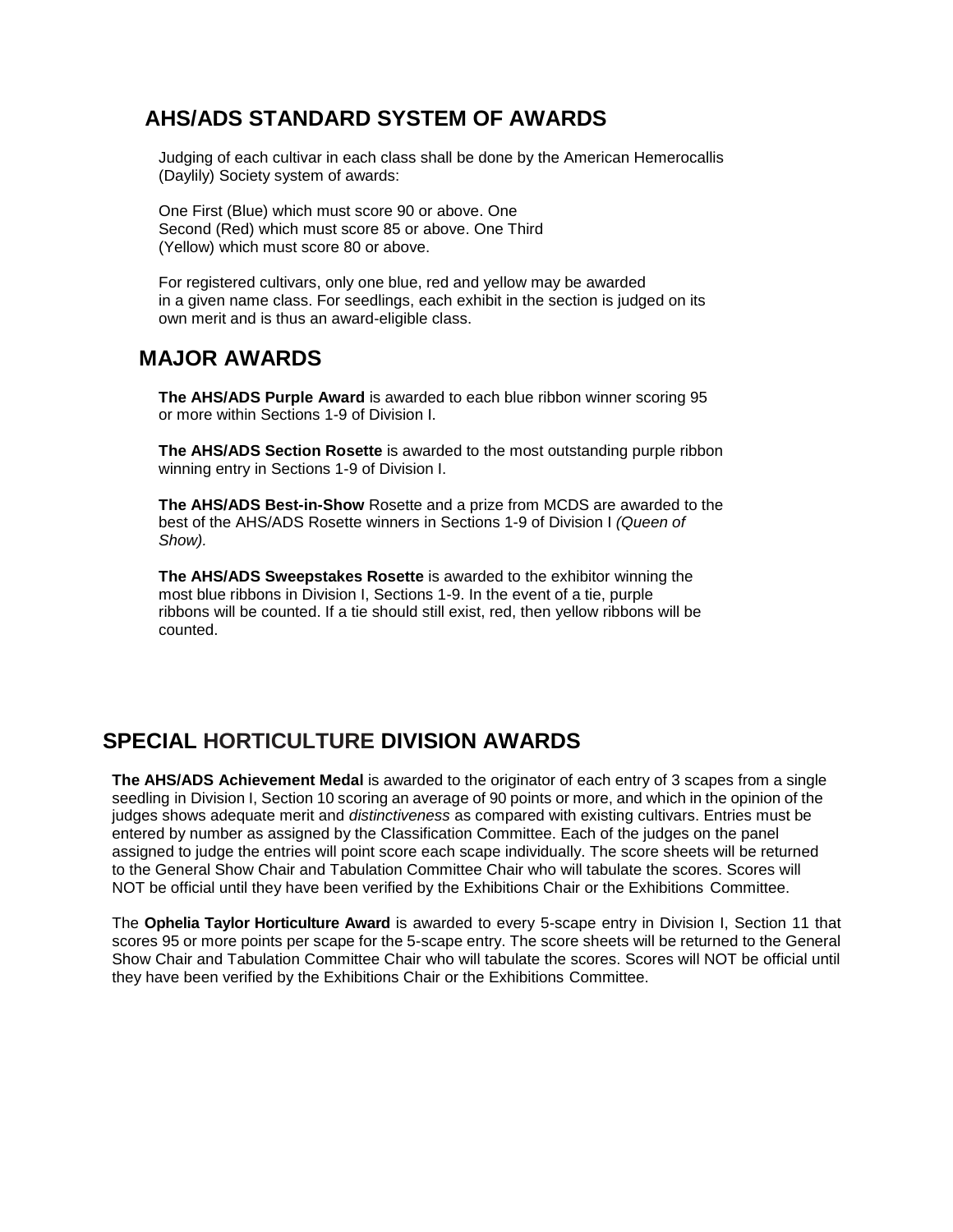## **LOCAL AWARDS**

**King of the Show.** MCDS will award a gift certificate for runner up to the Best-in-Show of Division I, Sections 1 – 9.

**The William Johannes Sweepstakes award**, a silver bowl, will be awarded to the winner of the AHS/ADS Sweepstakes Rosette (exhibitor winning the most blue ribbons).

**Novice Award**. Exhibitors who have never won a blue ribbon in a Horticulture Section of an AHS/ADS accredited show are eligible to compete for the Novice Award. The exhibitors must indicate their eligibility by writing in and circling the letter 'N' at the top left side of the entry tag. The Metropolitan Columbus Daylily Society will award a gift certificate to the novice exhibiting the best horticulture entry, Division I, Sections 1 – 9.

**Peoples' Choice Award**. Visitors to the show will be asked to vote by ballot for the on-scape and off-scape daylilies that they like the best. Exhibitors of the cultivars receiving the highest number of votes will receive a MCDS gift certificate.

**Note: Local Rules cannot require a judge to be asked to judge induced tetraploids or species for which no registered standard exists, or to treat behavior, like double or polymerous flower characteristics, as a merit if the exhibits are not registered assuch.**

## **HORTICULTURE SCALE OF POINTS**

|                                | On-Scape                       | On-Scape         | Off-Scape                |
|--------------------------------|--------------------------------|------------------|--------------------------|
|                                | Registered<br><b>Cultivars</b> | <b>Seedlings</b> | Registered<br>Individual |
| <b>Flowers</b>                 |                                |                  |                          |
|                                |                                | 25               |                          |
| <b>FLOWER</b>                  |                                |                  |                          |
|                                |                                | 10               | 20                       |
|                                |                                | 10               | 20                       |
|                                |                                | 10               | 20                       |
|                                |                                | 10               | 20                       |
|                                |                                |                  | 10                       |
| <b>SCAPE</b>                   |                                |                  |                          |
|                                |                                | 10               |                          |
|                                |                                | 10               |                          |
|                                |                                | 10               |                          |
| <b>CONDITION AND GROOMING </b> | 15                             | 5                |                          |
| <b>CONDITION</b>               |                                |                  | 10                       |
|                                | 100                            | 100              | 100                      |
|                                |                                |                  |                          |
|                                |                                |                  |                          |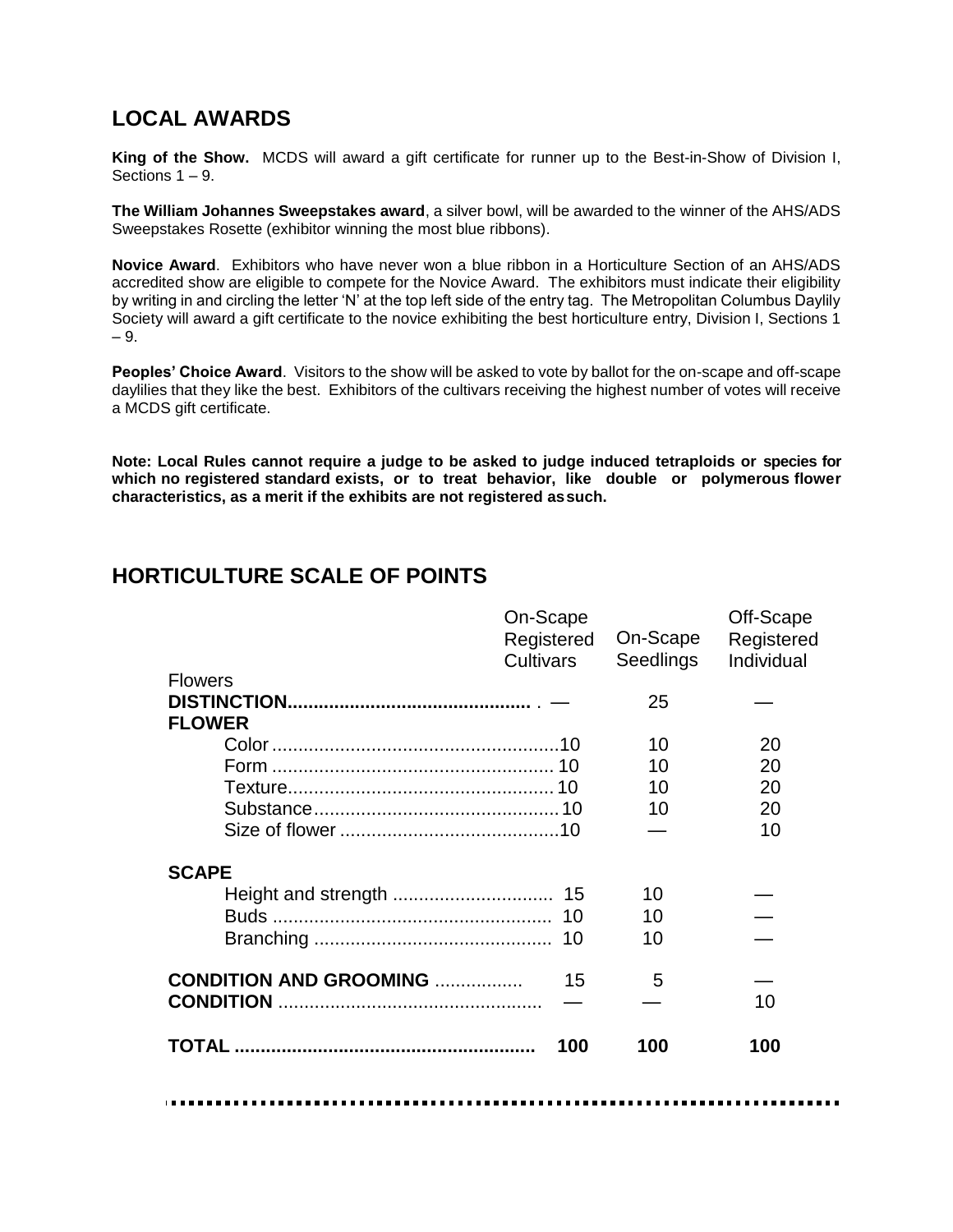## **JUNIOR JUDGE CERTIFICATION**

This to certify that has a state of the state of the state of the state of the state of the state of the state of the state of the state of the state of the state of the state of the state of the state of the state of the performed the following requirements of a Junior Exhibition Judge at this show

<u> 1980 - Johann Barn, fransk politik (f. 1980)</u>

\*\*\*\*\*\*\*\*\*\*\*\*\*\*\*\*\*\*\*\*\*\*\*\*\*\*\*\*\*\*\*\*\*\*\*\*\*\*\*\*\*\*\*\*\*\*\*\*\*\*\*\*\*\*\*\*\*\*\*\*\*\*\*\*\*\*\*\*\*\*

General Show Chair or Judges' Chair

## **SENIOR JUDGE CERTIFICATION**

This to certify that \_

has placed entries in competition at this show \_\_\_\_\_\_\_\_\_\_\_\_\_\_\_\_\_\_\_\_\_\_\_\_\_\_\_\_\_\_\_\_\_

Date \_

General Show Chair or Judges' Chair